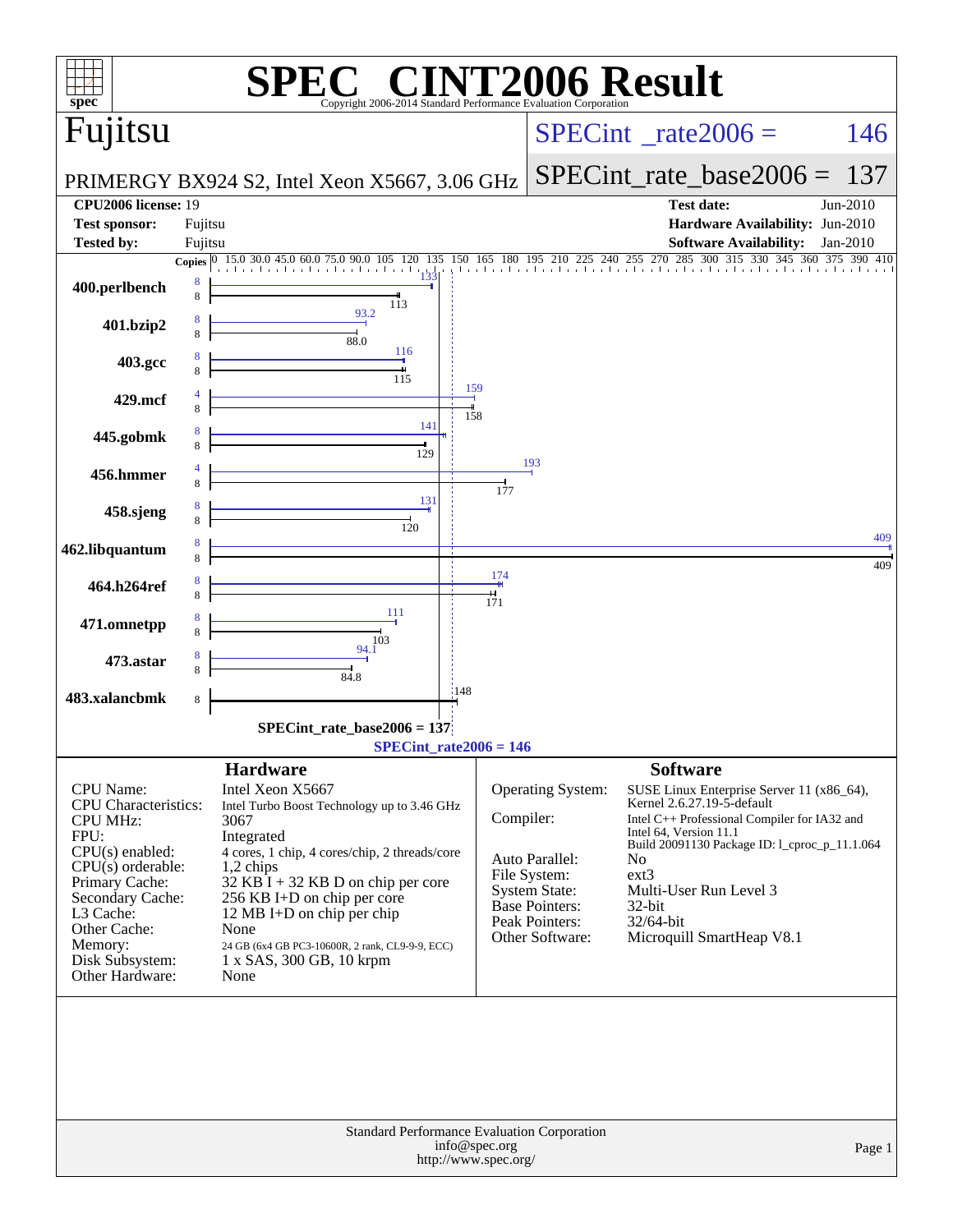

## **[SPEC CINT2006 Result](http://www.spec.org/auto/cpu2006/Docs/result-fields.html#SPECCINT2006Result)**

## Fujitsu

#### SPECint rate $2006 = 146$

PRIMERGY BX924 S2, Intel Xeon X5667, 3.06 GHz

[SPECint\\_rate\\_base2006 =](http://www.spec.org/auto/cpu2006/Docs/result-fields.html#SPECintratebase2006) 137

#### **[CPU2006 license:](http://www.spec.org/auto/cpu2006/Docs/result-fields.html#CPU2006license)** 19 **[Test date:](http://www.spec.org/auto/cpu2006/Docs/result-fields.html#Testdate)** Jun-2010

**[Test sponsor:](http://www.spec.org/auto/cpu2006/Docs/result-fields.html#Testsponsor)** Fujitsu **[Hardware Availability:](http://www.spec.org/auto/cpu2006/Docs/result-fields.html#HardwareAvailability)** Jun-2010 **[Tested by:](http://www.spec.org/auto/cpu2006/Docs/result-fields.html#Testedby)** Fujitsu **[Software Availability:](http://www.spec.org/auto/cpu2006/Docs/result-fields.html#SoftwareAvailability)** Jan-2010

#### **[Results Table](http://www.spec.org/auto/cpu2006/Docs/result-fields.html#ResultsTable)**

|                    | <b>Base</b>                                                                                              |                |              |                |       |                |       |               | <b>Peak</b>    |              |                |              |                |              |  |
|--------------------|----------------------------------------------------------------------------------------------------------|----------------|--------------|----------------|-------|----------------|-------|---------------|----------------|--------------|----------------|--------------|----------------|--------------|--|
| <b>Benchmark</b>   | <b>Copies</b>                                                                                            | <b>Seconds</b> | <b>Ratio</b> | <b>Seconds</b> | Ratio | <b>Seconds</b> | Ratio | <b>Copies</b> | <b>Seconds</b> | <b>Ratio</b> | <b>Seconds</b> | <b>Ratio</b> | <b>Seconds</b> | <b>Ratio</b> |  |
| 400.perlbench      | 8                                                                                                        | 689            | 113          | 691            | 113   | 696            | 112   | 8             | 585            | 134          | 589            | 133          | 588            | 133          |  |
| 401.bzip2          | 8                                                                                                        | 877            | 88.0         | 877            | 88.1  | 877            | 88.0  | 8             | 828            | 93.2         | 828            | 93.2         | 827            | 93.3         |  |
| $403.\mathrm{gcc}$ | 8                                                                                                        | 558            | 115          | 550            | 117   | 558            | 115   | 8             | 557            | 116          | 554            | 116          | 552            | 117          |  |
| $429$ .mcf         | 8                                                                                                        | 461            | 158          | 461            | 158   | 464            | 157   |               | 230            | 159          | 230            | 159          | 230            | 158          |  |
| $445$ .gobm $k$    | 8                                                                                                        | 650            | 129          | 647            | 130   | 654            | 128   |               | 594            | <u>141</u>   | 594            | 141          | 600            | 140          |  |
| 456.hmmer          | 8                                                                                                        | 421            | 177          | 421            | 177   | 422            | 177   | 4             | 193            | 193          | 193            | 193          | 193            | 193          |  |
| $458$ .sjeng       | 8                                                                                                        | 807            | 120          | 806            | 120   | 807            | 120   | 8             | 739            | 131          | 735            | 132          | 739            | 131          |  |
| 462.libquantum     | 8                                                                                                        | 405            | 409          | 405            | 409   | 404            | 410   | 8             | 407            | 408          | 405            | 409          | 405            | 409          |  |
| 464.h264ref        | 8                                                                                                        | 1034           | 171          | 1037           | 171   | 1051           | 169   | 8             | 1011           | 175          | 1018           | 174          | 1024           | 173          |  |
| 471.omnetpp        | 8                                                                                                        | 489            | 102          | 488            | 103   | 488            | 103   | 8             | 448            | 112          | 449            | <u>111</u>   | 450            | 111          |  |
| $473$ . astar      | 8                                                                                                        | 663            | 84.8         | 662            | 84.9  | 664            | 84.6  | 8             | 599            | 93.7         | 597            | 94.1         | 596            | 94.2         |  |
| 483.xalancbmk      | 8                                                                                                        | 372            | 148          | 373            | 148   | 372            | 148   | 8             | 372            | 148          | 373            | 148          | 372            | 148          |  |
|                    | Results appear in the order in which they were run. Bold underlined text indicates a median measurement. |                |              |                |       |                |       |               |                |              |                |              |                |              |  |

#### **[Submit Notes](http://www.spec.org/auto/cpu2006/Docs/result-fields.html#SubmitNotes)**

The config file option 'submit' was used. numactl was used to bind copies to the cores

#### **[Operating System Notes](http://www.spec.org/auto/cpu2006/Docs/result-fields.html#OperatingSystemNotes)**

'ulimit -s unlimited' was used to set the stacksize to unlimited prior to run

#### **[Platform Notes](http://www.spec.org/auto/cpu2006/Docs/result-fields.html#PlatformNotes)**

 BIOS configuration: Data Reuse Optimization = Disable Performance/Power Setting = Traditional

#### **[General Notes](http://www.spec.org/auto/cpu2006/Docs/result-fields.html#GeneralNotes)**

 For information about Fujitsu please visit: <http://www.fujitsu.com> Binaries were compiled on SLES 10 with Binutils 2.18.50.0.7.20080502

### **[Base Compiler Invocation](http://www.spec.org/auto/cpu2006/Docs/result-fields.html#BaseCompilerInvocation)**

[C benchmarks](http://www.spec.org/auto/cpu2006/Docs/result-fields.html#Cbenchmarks): [icc -m32](http://www.spec.org/cpu2006/results/res2010q3/cpu2006-20100716-12450.flags.html#user_CCbase_intel_icc_32bit_5ff4a39e364c98233615fdd38438c6f2)

Continued on next page

Standard Performance Evaluation Corporation [info@spec.org](mailto:info@spec.org) <http://www.spec.org/>

Page 2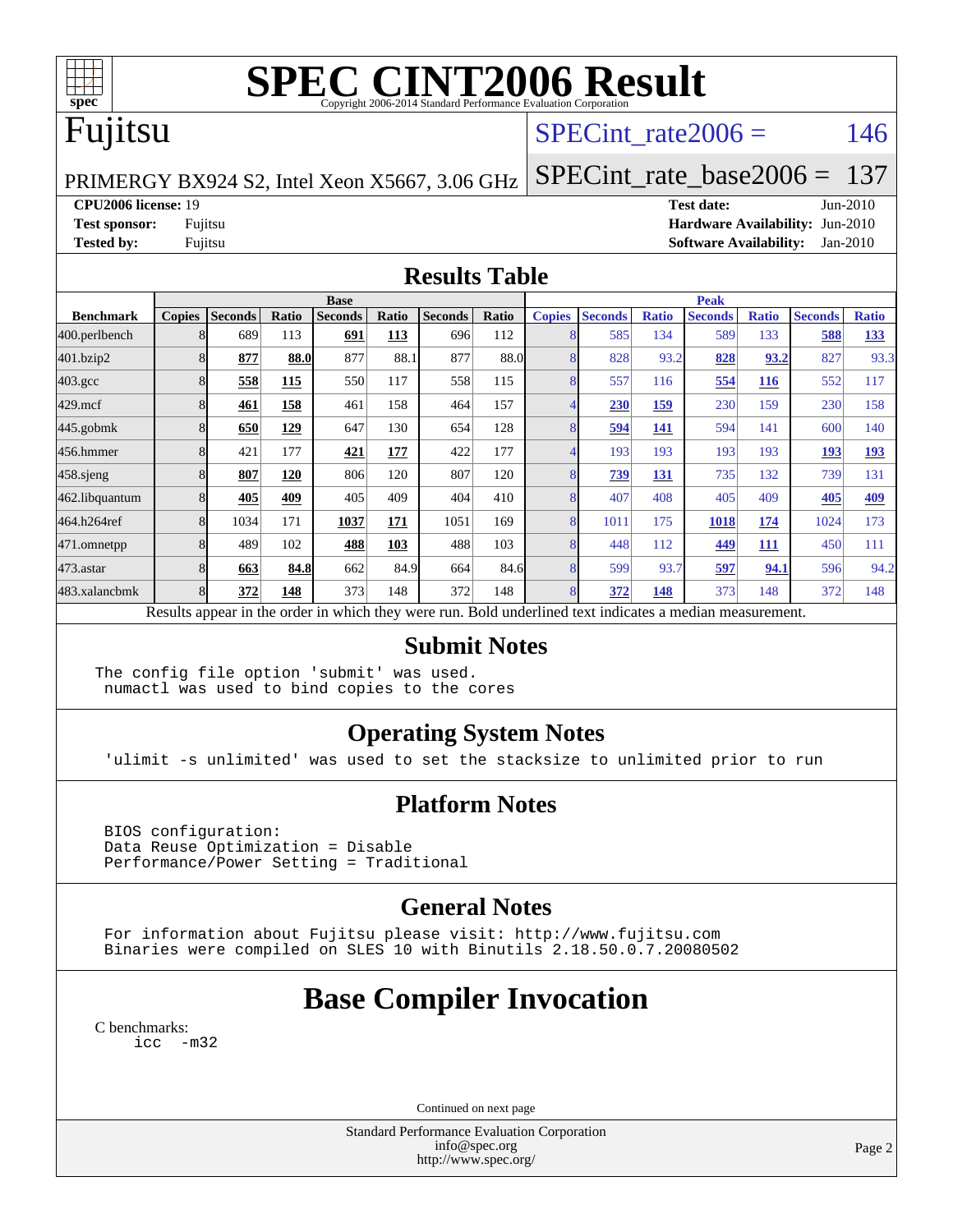| <b>SPEC CINT2006 Result</b><br>$spec^*$<br>Copyright 2006-2014 Standard Performance Evaluation Corporation                                                                                                                                                                 |                                                                                                                 |  |  |  |  |  |  |
|----------------------------------------------------------------------------------------------------------------------------------------------------------------------------------------------------------------------------------------------------------------------------|-----------------------------------------------------------------------------------------------------------------|--|--|--|--|--|--|
| Fujitsu                                                                                                                                                                                                                                                                    | 146<br>SPECint rate $2006 =$                                                                                    |  |  |  |  |  |  |
| PRIMERGY BX924 S2, Intel Xeon X5667, 3.06 GHz                                                                                                                                                                                                                              | $SPECint_rate_base2006 =$<br>137                                                                                |  |  |  |  |  |  |
| <b>CPU2006 license: 19</b><br><b>Test sponsor:</b><br>Fujitsu<br><b>Tested by:</b><br>Fujitsu                                                                                                                                                                              | <b>Test date:</b><br>Jun-2010<br>Hardware Availability: Jun-2010<br><b>Software Availability:</b><br>$Jan-2010$ |  |  |  |  |  |  |
| <b>Base Compiler Invocation (Continued)</b><br>$C_{++}$ benchmarks:<br>icpc -m32                                                                                                                                                                                           |                                                                                                                 |  |  |  |  |  |  |
| <b>Base Portability Flags</b><br>400.perlbench: -DSPEC_CPU_LINUX_IA32<br>462.libquantum: -DSPEC_CPU_LINUX<br>483.xalancbmk: - DSPEC CPU LINUX                                                                                                                              |                                                                                                                 |  |  |  |  |  |  |
| <b>Base Optimization Flags</b><br>C benchmarks:<br>-xSSE4.2 -ipo -03 -no-prec-div -static -opt-prefetch<br>$C++$ benchmarks:<br>-xSSE4.2 -ipo -03 -no-prec-div -opt-prefetch -Wl,-z, muldefs<br>-L/home/cmplr/usr3/alrahate/cpu2006.1.1.ic11.1/libic11.1-32bit -lsmartheap |                                                                                                                 |  |  |  |  |  |  |
| <b>Base Other Flags</b><br>C benchmarks:<br>403.gcc: -Dalloca=_alloca                                                                                                                                                                                                      |                                                                                                                 |  |  |  |  |  |  |
| <b>Peak Compiler Invocation</b><br>C benchmarks (except as noted below):<br>$-m32$<br>icc<br>$401.bzip2:$ icc $-m64$<br>456.hmmer: $\text{icc}$ -m64<br>458.sjeng: icc -m64<br>462.libquantum: icc -m64<br>C++ benchmarks (except as noted below):<br>icpc -m32            |                                                                                                                 |  |  |  |  |  |  |

473.astar: [icpc -m64](http://www.spec.org/cpu2006/results/res2010q3/cpu2006-20100716-12450.flags.html#user_peakCXXLD473_astar_intel_icpc_64bit_fc66a5337ce925472a5c54ad6a0de310)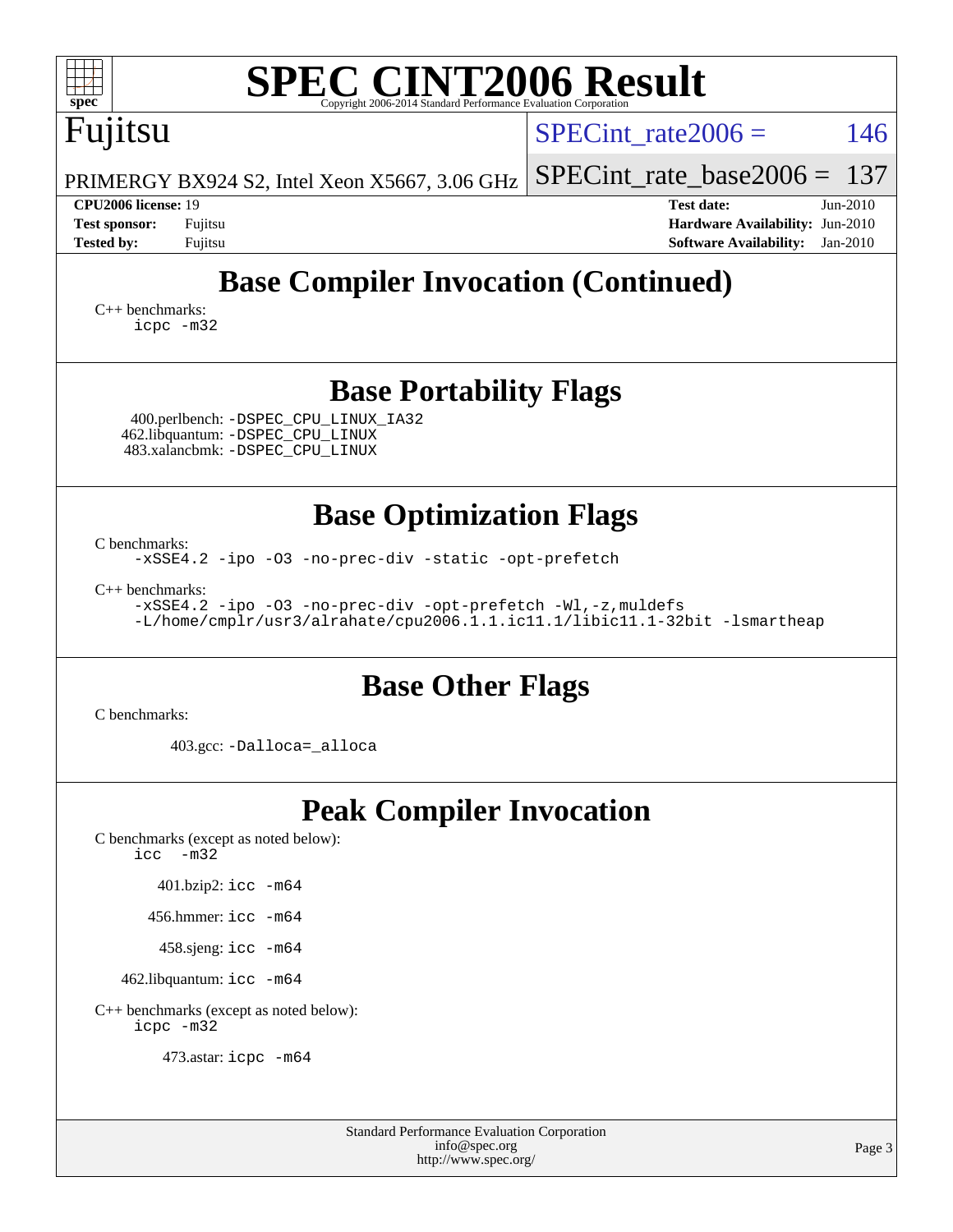

## **[SPEC CINT2006 Result](http://www.spec.org/auto/cpu2006/Docs/result-fields.html#SPECCINT2006Result)**

## Fujitsu

SPECint rate $2006 = 146$ 

PRIMERGY BX924 S2, Intel Xeon X5667, 3.06 GHz [SPECint\\_rate\\_base2006 =](http://www.spec.org/auto/cpu2006/Docs/result-fields.html#SPECintratebase2006) 137

**[CPU2006 license:](http://www.spec.org/auto/cpu2006/Docs/result-fields.html#CPU2006license)** 19 **[Test date:](http://www.spec.org/auto/cpu2006/Docs/result-fields.html#Testdate)** Jun-2010 **[Test sponsor:](http://www.spec.org/auto/cpu2006/Docs/result-fields.html#Testsponsor)** Fujitsu **[Hardware Availability:](http://www.spec.org/auto/cpu2006/Docs/result-fields.html#HardwareAvailability)** Jun-2010 **[Tested by:](http://www.spec.org/auto/cpu2006/Docs/result-fields.html#Testedby)** Fujitsu **[Software Availability:](http://www.spec.org/auto/cpu2006/Docs/result-fields.html#SoftwareAvailability)** Jan-2010

#### **[Peak Portability Flags](http://www.spec.org/auto/cpu2006/Docs/result-fields.html#PeakPortabilityFlags)**

 400.perlbench: [-DSPEC\\_CPU\\_LINUX\\_IA32](http://www.spec.org/cpu2006/results/res2010q3/cpu2006-20100716-12450.flags.html#b400.perlbench_peakCPORTABILITY_DSPEC_CPU_LINUX_IA32) 401.bzip2: [-DSPEC\\_CPU\\_LP64](http://www.spec.org/cpu2006/results/res2010q3/cpu2006-20100716-12450.flags.html#suite_peakCPORTABILITY401_bzip2_DSPEC_CPU_LP64) 456.hmmer: [-DSPEC\\_CPU\\_LP64](http://www.spec.org/cpu2006/results/res2010q3/cpu2006-20100716-12450.flags.html#suite_peakCPORTABILITY456_hmmer_DSPEC_CPU_LP64) 458.sjeng: [-DSPEC\\_CPU\\_LP64](http://www.spec.org/cpu2006/results/res2010q3/cpu2006-20100716-12450.flags.html#suite_peakCPORTABILITY458_sjeng_DSPEC_CPU_LP64) 462.libquantum: [-DSPEC\\_CPU\\_LP64](http://www.spec.org/cpu2006/results/res2010q3/cpu2006-20100716-12450.flags.html#suite_peakCPORTABILITY462_libquantum_DSPEC_CPU_LP64) [-DSPEC\\_CPU\\_LINUX](http://www.spec.org/cpu2006/results/res2010q3/cpu2006-20100716-12450.flags.html#b462.libquantum_peakCPORTABILITY_DSPEC_CPU_LINUX) 473.astar: [-DSPEC\\_CPU\\_LP64](http://www.spec.org/cpu2006/results/res2010q3/cpu2006-20100716-12450.flags.html#suite_peakCXXPORTABILITY473_astar_DSPEC_CPU_LP64) 483.xalancbmk: [-DSPEC\\_CPU\\_LINUX](http://www.spec.org/cpu2006/results/res2010q3/cpu2006-20100716-12450.flags.html#b483.xalancbmk_peakCXXPORTABILITY_DSPEC_CPU_LINUX)

### **[Peak Optimization Flags](http://www.spec.org/auto/cpu2006/Docs/result-fields.html#PeakOptimizationFlags)**

[C benchmarks](http://www.spec.org/auto/cpu2006/Docs/result-fields.html#Cbenchmarks):

Standard Performance Evaluation Corporation 400.perlbench: [-xSSE4.2](http://www.spec.org/cpu2006/results/res2010q3/cpu2006-20100716-12450.flags.html#user_peakPASS2_CFLAGSPASS2_LDCFLAGS400_perlbench_f-xSSE42_f91528193cf0b216347adb8b939d4107)(pass 2) [-prof-gen](http://www.spec.org/cpu2006/results/res2010q3/cpu2006-20100716-12450.flags.html#user_peakPASS1_CFLAGSPASS1_LDCFLAGS400_perlbench_prof_gen_e43856698f6ca7b7e442dfd80e94a8fc)(pass 1) [-ipo](http://www.spec.org/cpu2006/results/res2010q3/cpu2006-20100716-12450.flags.html#user_peakPASS2_CFLAGSPASS2_LDCFLAGS400_perlbench_f-ipo)(pass 2) [-O3](http://www.spec.org/cpu2006/results/res2010q3/cpu2006-20100716-12450.flags.html#user_peakPASS2_CFLAGSPASS2_LDCFLAGS400_perlbench_f-O3)(pass 2) [-no-prec-div](http://www.spec.org/cpu2006/results/res2010q3/cpu2006-20100716-12450.flags.html#user_peakPASS2_CFLAGSPASS2_LDCFLAGS400_perlbench_f-no-prec-div)(pass 2) [-static](http://www.spec.org/cpu2006/results/res2010q3/cpu2006-20100716-12450.flags.html#user_peakPASS2_CFLAGSPASS2_LDCFLAGS400_perlbench_f-static)(pass 2) [-prof-use](http://www.spec.org/cpu2006/results/res2010q3/cpu2006-20100716-12450.flags.html#user_peakPASS2_CFLAGSPASS2_LDCFLAGS400_perlbench_prof_use_bccf7792157ff70d64e32fe3e1250b55)(pass 2) [-ansi-alias](http://www.spec.org/cpu2006/results/res2010q3/cpu2006-20100716-12450.flags.html#user_peakCOPTIMIZE400_perlbench_f-ansi-alias) 401.bzip2: [-xSSE4.2](http://www.spec.org/cpu2006/results/res2010q3/cpu2006-20100716-12450.flags.html#user_peakPASS2_CFLAGSPASS2_LDCFLAGS401_bzip2_f-xSSE42_f91528193cf0b216347adb8b939d4107)(pass 2) [-prof-gen](http://www.spec.org/cpu2006/results/res2010q3/cpu2006-20100716-12450.flags.html#user_peakPASS1_CFLAGSPASS1_LDCFLAGS401_bzip2_prof_gen_e43856698f6ca7b7e442dfd80e94a8fc)(pass 1) [-ipo](http://www.spec.org/cpu2006/results/res2010q3/cpu2006-20100716-12450.flags.html#user_peakPASS2_CFLAGSPASS2_LDCFLAGS401_bzip2_f-ipo)(pass 2) [-O3](http://www.spec.org/cpu2006/results/res2010q3/cpu2006-20100716-12450.flags.html#user_peakPASS2_CFLAGSPASS2_LDCFLAGS401_bzip2_f-O3)(pass 2) [-no-prec-div](http://www.spec.org/cpu2006/results/res2010q3/cpu2006-20100716-12450.flags.html#user_peakPASS2_CFLAGSPASS2_LDCFLAGS401_bzip2_f-no-prec-div)(pass 2) [-static](http://www.spec.org/cpu2006/results/res2010q3/cpu2006-20100716-12450.flags.html#user_peakPASS2_CFLAGSPASS2_LDCFLAGS401_bzip2_f-static)(pass 2) [-prof-use](http://www.spec.org/cpu2006/results/res2010q3/cpu2006-20100716-12450.flags.html#user_peakPASS2_CFLAGSPASS2_LDCFLAGS401_bzip2_prof_use_bccf7792157ff70d64e32fe3e1250b55)(pass 2) [-opt-prefetch](http://www.spec.org/cpu2006/results/res2010q3/cpu2006-20100716-12450.flags.html#user_peakCOPTIMIZE401_bzip2_f-opt-prefetch) [-ansi-alias](http://www.spec.org/cpu2006/results/res2010q3/cpu2006-20100716-12450.flags.html#user_peakCOPTIMIZE401_bzip2_f-ansi-alias) [-auto-ilp32](http://www.spec.org/cpu2006/results/res2010q3/cpu2006-20100716-12450.flags.html#user_peakCOPTIMIZE401_bzip2_f-auto-ilp32) 403.gcc: [-xSSE4.2](http://www.spec.org/cpu2006/results/res2010q3/cpu2006-20100716-12450.flags.html#user_peakCOPTIMIZE403_gcc_f-xSSE42_f91528193cf0b216347adb8b939d4107) [-ipo](http://www.spec.org/cpu2006/results/res2010q3/cpu2006-20100716-12450.flags.html#user_peakCOPTIMIZE403_gcc_f-ipo) [-O3](http://www.spec.org/cpu2006/results/res2010q3/cpu2006-20100716-12450.flags.html#user_peakCOPTIMIZE403_gcc_f-O3) [-no-prec-div](http://www.spec.org/cpu2006/results/res2010q3/cpu2006-20100716-12450.flags.html#user_peakCOPTIMIZE403_gcc_f-no-prec-div) [-static](http://www.spec.org/cpu2006/results/res2010q3/cpu2006-20100716-12450.flags.html#user_peakCOPTIMIZE403_gcc_f-static) 429.mcf: [-xSSE4.2](http://www.spec.org/cpu2006/results/res2010q3/cpu2006-20100716-12450.flags.html#user_peakCOPTIMIZE429_mcf_f-xSSE42_f91528193cf0b216347adb8b939d4107) [-ipo](http://www.spec.org/cpu2006/results/res2010q3/cpu2006-20100716-12450.flags.html#user_peakCOPTIMIZE429_mcf_f-ipo) [-O3](http://www.spec.org/cpu2006/results/res2010q3/cpu2006-20100716-12450.flags.html#user_peakCOPTIMIZE429_mcf_f-O3) [-no-prec-div](http://www.spec.org/cpu2006/results/res2010q3/cpu2006-20100716-12450.flags.html#user_peakCOPTIMIZE429_mcf_f-no-prec-div) [-static](http://www.spec.org/cpu2006/results/res2010q3/cpu2006-20100716-12450.flags.html#user_peakCOPTIMIZE429_mcf_f-static) [-opt-prefetch](http://www.spec.org/cpu2006/results/res2010q3/cpu2006-20100716-12450.flags.html#user_peakCOPTIMIZE429_mcf_f-opt-prefetch) 445.gobmk: [-xSSE4.2](http://www.spec.org/cpu2006/results/res2010q3/cpu2006-20100716-12450.flags.html#user_peakPASS2_CFLAGSPASS2_LDCFLAGS445_gobmk_f-xSSE42_f91528193cf0b216347adb8b939d4107)(pass 2) [-prof-gen](http://www.spec.org/cpu2006/results/res2010q3/cpu2006-20100716-12450.flags.html#user_peakPASS1_CFLAGSPASS1_LDCFLAGS445_gobmk_prof_gen_e43856698f6ca7b7e442dfd80e94a8fc)(pass 1) [-prof-use](http://www.spec.org/cpu2006/results/res2010q3/cpu2006-20100716-12450.flags.html#user_peakPASS2_CFLAGSPASS2_LDCFLAGS445_gobmk_prof_use_bccf7792157ff70d64e32fe3e1250b55)(pass 2) [-O2](http://www.spec.org/cpu2006/results/res2010q3/cpu2006-20100716-12450.flags.html#user_peakCOPTIMIZE445_gobmk_f-O2) [-ipo](http://www.spec.org/cpu2006/results/res2010q3/cpu2006-20100716-12450.flags.html#user_peakCOPTIMIZE445_gobmk_f-ipo) [-no-prec-div](http://www.spec.org/cpu2006/results/res2010q3/cpu2006-20100716-12450.flags.html#user_peakCOPTIMIZE445_gobmk_f-no-prec-div) [-ansi-alias](http://www.spec.org/cpu2006/results/res2010q3/cpu2006-20100716-12450.flags.html#user_peakCOPTIMIZE445_gobmk_f-ansi-alias) 456.hmmer: [-xSSE4.2](http://www.spec.org/cpu2006/results/res2010q3/cpu2006-20100716-12450.flags.html#user_peakCOPTIMIZE456_hmmer_f-xSSE42_f91528193cf0b216347adb8b939d4107) [-ipo](http://www.spec.org/cpu2006/results/res2010q3/cpu2006-20100716-12450.flags.html#user_peakCOPTIMIZE456_hmmer_f-ipo) [-O3](http://www.spec.org/cpu2006/results/res2010q3/cpu2006-20100716-12450.flags.html#user_peakCOPTIMIZE456_hmmer_f-O3) [-no-prec-div](http://www.spec.org/cpu2006/results/res2010q3/cpu2006-20100716-12450.flags.html#user_peakCOPTIMIZE456_hmmer_f-no-prec-div) [-static](http://www.spec.org/cpu2006/results/res2010q3/cpu2006-20100716-12450.flags.html#user_peakCOPTIMIZE456_hmmer_f-static) [-unroll2](http://www.spec.org/cpu2006/results/res2010q3/cpu2006-20100716-12450.flags.html#user_peakCOPTIMIZE456_hmmer_f-unroll_784dae83bebfb236979b41d2422d7ec2) [-ansi-alias](http://www.spec.org/cpu2006/results/res2010q3/cpu2006-20100716-12450.flags.html#user_peakCOPTIMIZE456_hmmer_f-ansi-alias) [-auto-ilp32](http://www.spec.org/cpu2006/results/res2010q3/cpu2006-20100716-12450.flags.html#user_peakCOPTIMIZE456_hmmer_f-auto-ilp32)  $458 \text{.}$  sjeng:  $-xSSE4$ .  $2(\text{pass 2})$  -prof-qen(pass 1) [-ipo](http://www.spec.org/cpu2006/results/res2010q3/cpu2006-20100716-12450.flags.html#user_peakPASS2_CFLAGSPASS2_LDCFLAGS458_sjeng_f-ipo)(pass 2) [-O3](http://www.spec.org/cpu2006/results/res2010q3/cpu2006-20100716-12450.flags.html#user_peakPASS2_CFLAGSPASS2_LDCFLAGS458_sjeng_f-O3)(pass 2) [-no-prec-div](http://www.spec.org/cpu2006/results/res2010q3/cpu2006-20100716-12450.flags.html#user_peakPASS2_CFLAGSPASS2_LDCFLAGS458_sjeng_f-no-prec-div)(pass 2) [-static](http://www.spec.org/cpu2006/results/res2010q3/cpu2006-20100716-12450.flags.html#user_peakPASS2_CFLAGSPASS2_LDCFLAGS458_sjeng_f-static)(pass 2) [-prof-use](http://www.spec.org/cpu2006/results/res2010q3/cpu2006-20100716-12450.flags.html#user_peakPASS2_CFLAGSPASS2_LDCFLAGS458_sjeng_prof_use_bccf7792157ff70d64e32fe3e1250b55)(pass 2) [-unroll4](http://www.spec.org/cpu2006/results/res2010q3/cpu2006-20100716-12450.flags.html#user_peakCOPTIMIZE458_sjeng_f-unroll_4e5e4ed65b7fd20bdcd365bec371b81f) [-auto-ilp32](http://www.spec.org/cpu2006/results/res2010q3/cpu2006-20100716-12450.flags.html#user_peakCOPTIMIZE458_sjeng_f-auto-ilp32) 462.libquantum: [-xSSE4.2](http://www.spec.org/cpu2006/results/res2010q3/cpu2006-20100716-12450.flags.html#user_peakCOPTIMIZE462_libquantum_f-xSSE42_f91528193cf0b216347adb8b939d4107) [-ipo](http://www.spec.org/cpu2006/results/res2010q3/cpu2006-20100716-12450.flags.html#user_peakCOPTIMIZE462_libquantum_f-ipo) [-O3](http://www.spec.org/cpu2006/results/res2010q3/cpu2006-20100716-12450.flags.html#user_peakCOPTIMIZE462_libquantum_f-O3) [-no-prec-div](http://www.spec.org/cpu2006/results/res2010q3/cpu2006-20100716-12450.flags.html#user_peakCOPTIMIZE462_libquantum_f-no-prec-div) [-static](http://www.spec.org/cpu2006/results/res2010q3/cpu2006-20100716-12450.flags.html#user_peakCOPTIMIZE462_libquantum_f-static) [-auto-ilp32](http://www.spec.org/cpu2006/results/res2010q3/cpu2006-20100716-12450.flags.html#user_peakCOPTIMIZE462_libquantum_f-auto-ilp32) [-opt-prefetch](http://www.spec.org/cpu2006/results/res2010q3/cpu2006-20100716-12450.flags.html#user_peakCOPTIMIZE462_libquantum_f-opt-prefetch) 464.h264ref: [-xSSE4.2](http://www.spec.org/cpu2006/results/res2010q3/cpu2006-20100716-12450.flags.html#user_peakPASS2_CFLAGSPASS2_LDCFLAGS464_h264ref_f-xSSE42_f91528193cf0b216347adb8b939d4107)(pass 2) [-prof-gen](http://www.spec.org/cpu2006/results/res2010q3/cpu2006-20100716-12450.flags.html#user_peakPASS1_CFLAGSPASS1_LDCFLAGS464_h264ref_prof_gen_e43856698f6ca7b7e442dfd80e94a8fc)(pass 1) [-ipo](http://www.spec.org/cpu2006/results/res2010q3/cpu2006-20100716-12450.flags.html#user_peakPASS2_CFLAGSPASS2_LDCFLAGS464_h264ref_f-ipo)(pass 2) [-O3](http://www.spec.org/cpu2006/results/res2010q3/cpu2006-20100716-12450.flags.html#user_peakPASS2_CFLAGSPASS2_LDCFLAGS464_h264ref_f-O3)(pass 2) [-no-prec-div](http://www.spec.org/cpu2006/results/res2010q3/cpu2006-20100716-12450.flags.html#user_peakPASS2_CFLAGSPASS2_LDCFLAGS464_h264ref_f-no-prec-div)(pass 2) [-static](http://www.spec.org/cpu2006/results/res2010q3/cpu2006-20100716-12450.flags.html#user_peakPASS2_CFLAGSPASS2_LDCFLAGS464_h264ref_f-static)(pass 2) [-prof-use](http://www.spec.org/cpu2006/results/res2010q3/cpu2006-20100716-12450.flags.html#user_peakPASS2_CFLAGSPASS2_LDCFLAGS464_h264ref_prof_use_bccf7792157ff70d64e32fe3e1250b55)(pass 2) [-unroll2](http://www.spec.org/cpu2006/results/res2010q3/cpu2006-20100716-12450.flags.html#user_peakCOPTIMIZE464_h264ref_f-unroll_784dae83bebfb236979b41d2422d7ec2) [-ansi-alias](http://www.spec.org/cpu2006/results/res2010q3/cpu2006-20100716-12450.flags.html#user_peakCOPTIMIZE464_h264ref_f-ansi-alias) [C++ benchmarks:](http://www.spec.org/auto/cpu2006/Docs/result-fields.html#CXXbenchmarks) 471.omnetpp: [-xSSE4.2](http://www.spec.org/cpu2006/results/res2010q3/cpu2006-20100716-12450.flags.html#user_peakPASS2_CXXFLAGSPASS2_LDCXXFLAGS471_omnetpp_f-xSSE42_f91528193cf0b216347adb8b939d4107)(pass 2) [-prof-gen](http://www.spec.org/cpu2006/results/res2010q3/cpu2006-20100716-12450.flags.html#user_peakPASS1_CXXFLAGSPASS1_LDCXXFLAGS471_omnetpp_prof_gen_e43856698f6ca7b7e442dfd80e94a8fc)(pass 1) [-ipo](http://www.spec.org/cpu2006/results/res2010q3/cpu2006-20100716-12450.flags.html#user_peakPASS2_CXXFLAGSPASS2_LDCXXFLAGS471_omnetpp_f-ipo)(pass 2) [-O3](http://www.spec.org/cpu2006/results/res2010q3/cpu2006-20100716-12450.flags.html#user_peakPASS2_CXXFLAGSPASS2_LDCXXFLAGS471_omnetpp_f-O3)(pass 2) [-no-prec-div](http://www.spec.org/cpu2006/results/res2010q3/cpu2006-20100716-12450.flags.html#user_peakPASS2_CXXFLAGSPASS2_LDCXXFLAGS471_omnetpp_f-no-prec-div)(pass 2) [-prof-use](http://www.spec.org/cpu2006/results/res2010q3/cpu2006-20100716-12450.flags.html#user_peakPASS2_CXXFLAGSPASS2_LDCXXFLAGS471_omnetpp_prof_use_bccf7792157ff70d64e32fe3e1250b55)(pass 2) [-ansi-alias](http://www.spec.org/cpu2006/results/res2010q3/cpu2006-20100716-12450.flags.html#user_peakCXXOPTIMIZE471_omnetpp_f-ansi-alias) [-opt-ra-region-strategy=block](http://www.spec.org/cpu2006/results/res2010q3/cpu2006-20100716-12450.flags.html#user_peakCXXOPTIMIZE471_omnetpp_f-opt-ra-region-strategy-block_a0a37c372d03933b2a18d4af463c1f69) [-Wl,-z,muldefs](http://www.spec.org/cpu2006/results/res2010q3/cpu2006-20100716-12450.flags.html#user_peakEXTRA_LDFLAGS471_omnetpp_link_force_multiple1_74079c344b956b9658436fd1b6dd3a8a) [-L/home/cmplr/usr3/alrahate/cpu2006.1.1.ic11.1/libic11.1-32bit -lsmartheap](http://www.spec.org/cpu2006/results/res2010q3/cpu2006-20100716-12450.flags.html#user_peakEXTRA_LIBS471_omnetpp_SmartHeap_d86dffe4a79b79ef8890d5cce17030c3) Continued on next page

[info@spec.org](mailto:info@spec.org) <http://www.spec.org/>

Page 4